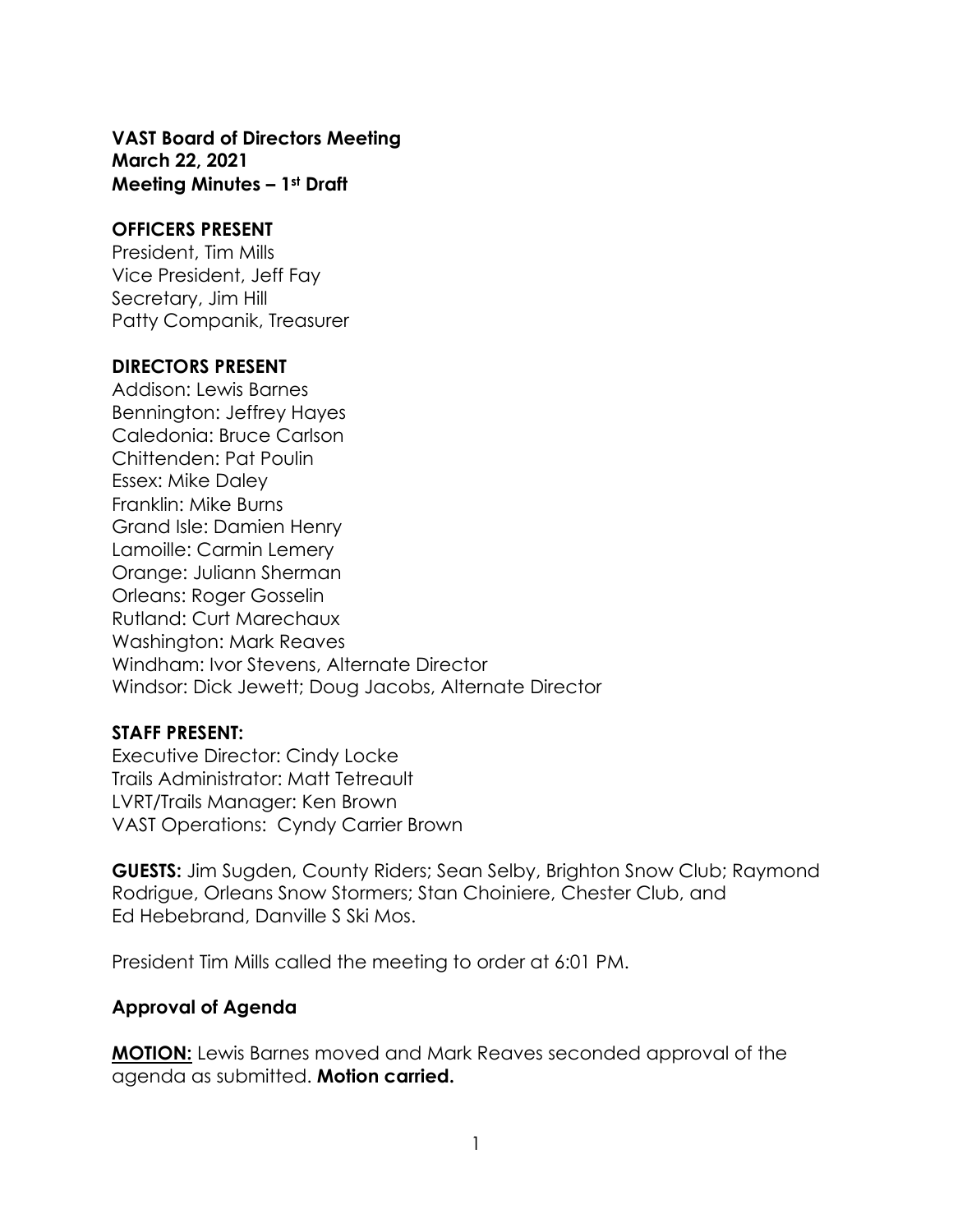### **Approval of Secretary's Report**

**MOTION:** Curt Marechaux moved and Pat Poulin seconded to approve the Secretary's Report as presented. **Motion carried.**

### **Approval of Treasurer's Report**

Patty Companik gave an overview of the financials for the period ended February 28, 2021.

**MOTION**: Mark Reaves moved to approve and Ivor Stevens seconded the approval of the Treasurer's Report as submitted: **Motion carried.**

### **New Business**

### **TMA Program Update**

- Cindy Locke To date we have sold 24,175 TMAs. We are about 3,500 above last year. A TMA was actually purchased on 3/15!
- The on-line system allows us to get up to the minute data instead of having to wait until the end of May or June for numbers.

# **Act 250 – Trail Alternative Program Update**

• Cindy Locke – VT Trails & Greenways met today and we have decided not to accept the report to the Governor that ANR has proposed for an alternate program and exemption to ACT 250 because the proposal is much worse for trail organizations than ACT 250 itself. All organizations Agree with VAST.

### **Staff Reports (ED, Trail Administrator, LVRT Manager)**

### **Committee and Other Meeting Reports**

### **Northeast Chapter and USA**

• Pat Poulin – NEC will be holding it's annual meeting on the  $24<sup>th</sup>$  in lieu of going to Congress this year. Meeting via Zoom. 7 – 11 PM.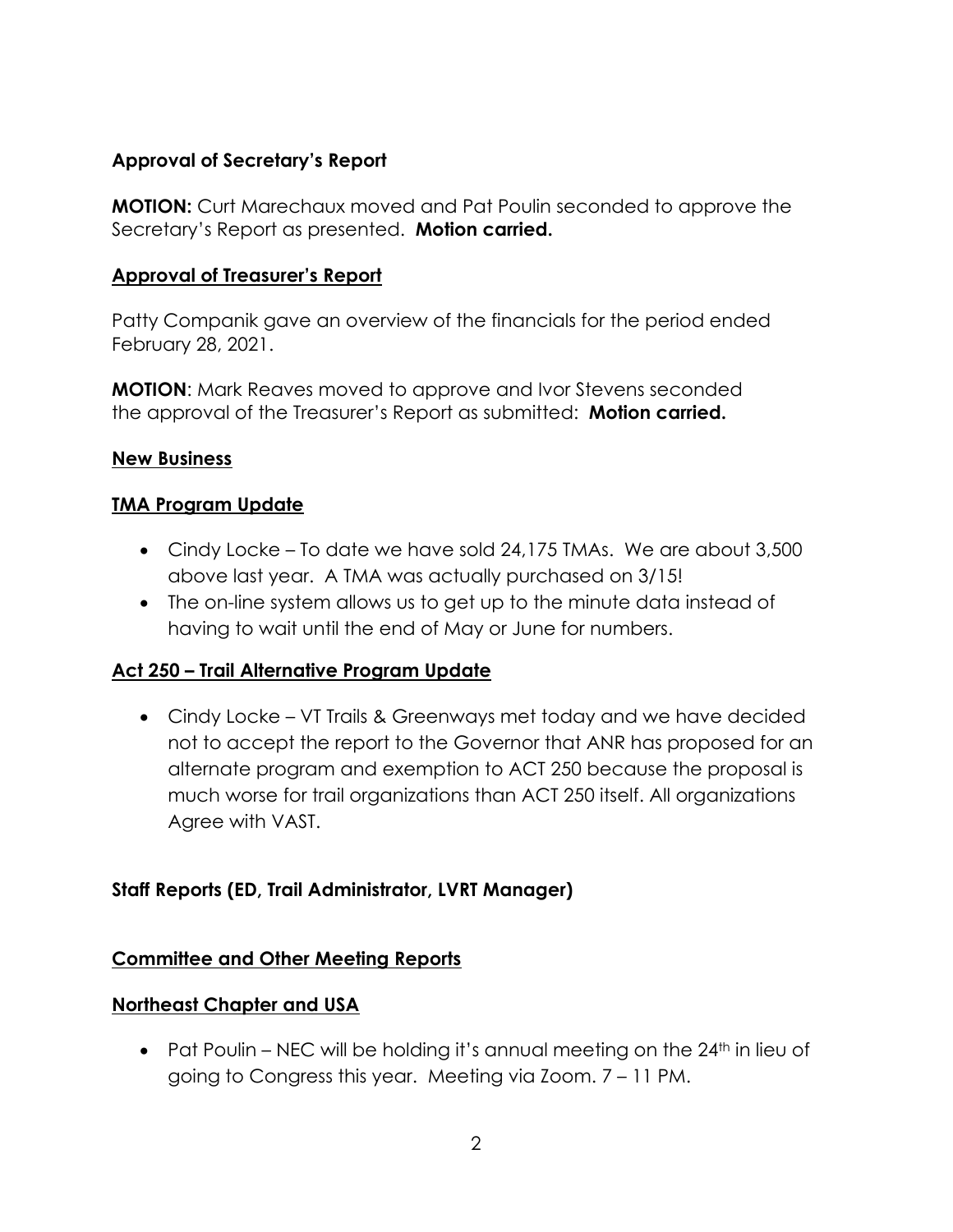# **Awards and Nominating Committee**

• Patty Companik – We received 7 scholarship applications and the committee is currently reviewing them. A reminder that award Nominations are due May 1st.

# Annual Meeting

- Jeff Fay Farr's Field is reserved; tents reserved; sound and food are all set.
- Date is September 11, 2021

# Long Range Planning & Organization Committee

• Mark Reaves – We will be meeting to review the online system to see what we can do to improve it.

### Resource Committee

• Ivor Stevens – We are half-way through meeting with Counties; Patty is helping. The committee will get together soon to review what they have.

# Trails Committee

• Jeff Fay - Postponed meeting to April 19th.

# Safety Committee

- Stan Choiniere We had a meeting and discussed some alternate ways to have safety courses.
- The first Landing Zone sign is up.
- $\bullet$  We will be meeting on April 19<sup>th</sup>.

# Governor's Council

- Pat Poulin There are a few things going on. Cindy Locke wants us to look at Commerce trails; looking at possible legislative changes for commerce trails.
- A Commerce Trail allows a rider from another state to come into VT without a TMA to the first service point. Works for Vermont as well.
- Cindy Locke I had a question from a landowner in MA regarding liability insurance.